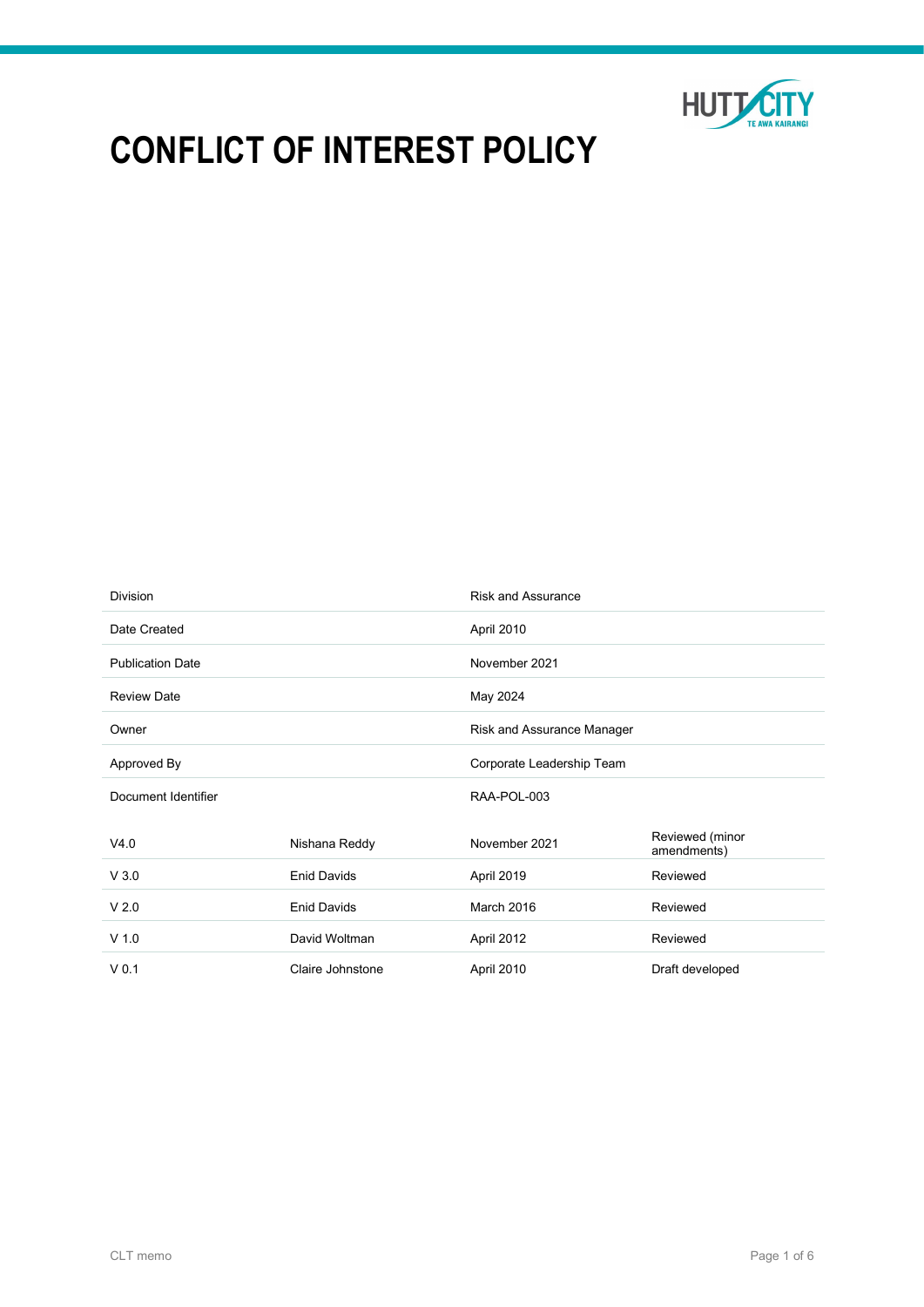## **CONTENTS**

| 2.             |                                                                                                                                                                                                                                                                                                                                                                                                                                                                                                                                                                                                                   |
|----------------|-------------------------------------------------------------------------------------------------------------------------------------------------------------------------------------------------------------------------------------------------------------------------------------------------------------------------------------------------------------------------------------------------------------------------------------------------------------------------------------------------------------------------------------------------------------------------------------------------------------------|
| 3 <sub>1</sub> | $\textbf{Principles} \, \textcolor{red}{.}\textcolor{blue}{.}\textcolor{blue}{.}\textcolor{blue}{.}\textcolor{blue}{.}\textcolor{blue}{.}\textcolor{blue}{.}\textcolor{blue}{.}\textcolor{blue}{.}\textcolor{blue}{.}\textcolor{blue}{.}\textcolor{blue}{.}\textcolor{blue}{.}\textcolor{blue}{.}\textcolor{blue}{.}\textcolor{blue}{.}\textcolor{blue}{.}\textcolor{blue}{.}\textcolor{blue}{.}\textcolor{blue}{.}\textcolor{blue}{.}\textcolor{blue}{.}\textcolor{blue}{.}\textcolor{blue}{.}\textcolor{blue}{.}\textcolor{blue}{.}\textcolor{blue}{.}\textcolor{blue}{.}\textcolor{blue}{.}\textcolor{blue}{.$ |
| 4.             |                                                                                                                                                                                                                                                                                                                                                                                                                                                                                                                                                                                                                   |
| 5.             |                                                                                                                                                                                                                                                                                                                                                                                                                                                                                                                                                                                                                   |
| 6.             |                                                                                                                                                                                                                                                                                                                                                                                                                                                                                                                                                                                                                   |
| 7.             |                                                                                                                                                                                                                                                                                                                                                                                                                                                                                                                                                                                                                   |
| 8.             |                                                                                                                                                                                                                                                                                                                                                                                                                                                                                                                                                                                                                   |
| 9.             |                                                                                                                                                                                                                                                                                                                                                                                                                                                                                                                                                                                                                   |
| 10.            |                                                                                                                                                                                                                                                                                                                                                                                                                                                                                                                                                                                                                   |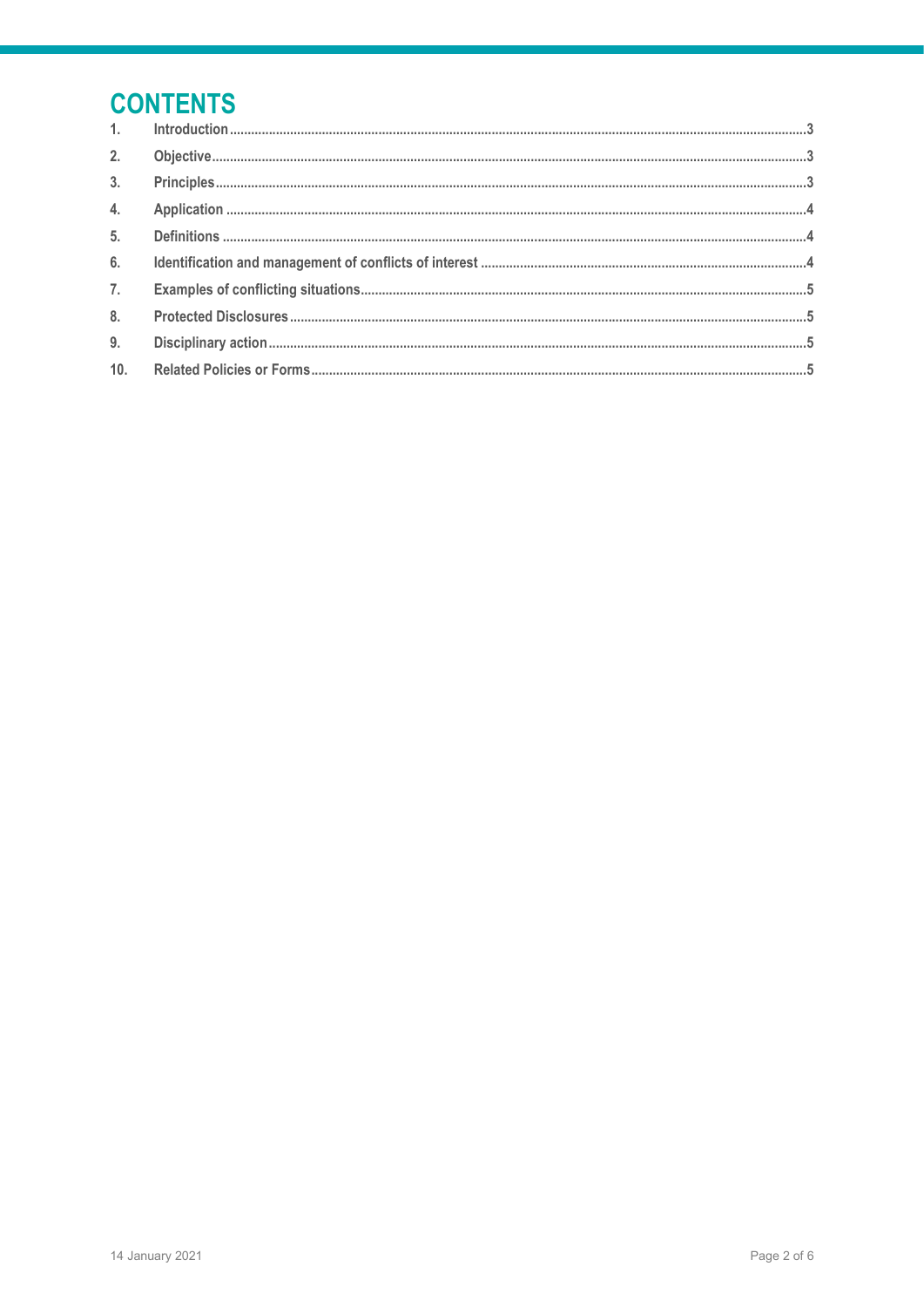## 1. INTRODUCTION

Hutt City Council ("Council") is committed to the highest standards of honesty, integrity, transparency and ethical conduct in its day-to-day behaviour and decisions, in both actuality and appearance.

However, from time to time, Council officer's interests may give rise to either an actual, potential, or perceived conflict of interest. Effective management of conflicts of interest is crucial to reducing legal and reputational risks while also demonstrating integrity when carrying out duties on behalf of the Council.

Council adopts a principles-based approach to the identification and management of conflicts of interests. This policy, in conjunction with the Code of Conduct, sets out the principles and guidance for making informed judgements when faced with competing interests.

## 2. OBJECTIVE

To ensure Council officers and any person involved in the operations of Council understand how to identify, manage and disclose any actual, potential, or perceived conflicts of interest when executing their duties and responsibilities consistently, and act in a manner that uplifts public confidence.

## 3. PRINCIPLES

- Council officers are expected to be fair, impartial, unbiased, responsible, competent, and trustworthy in carrying out their duties in a manner consistent with the spirit of service to the public and refrain from pursuing personal/other interests at the expense of Council's interests or the collective interest of the community. Other interests include political, religious, or cultural beliefs etc. that may indicate prejudice or predetermination in favour for or against person/s or issue/s;
- Disclosure of interests are required from commencement and throughout employment as conflicts of interest situations can arise at anytime;
- Officers must be alert to situations or people they manage to ensure conflicts are identified as early as possible and necessary steps are taken to mitigate the risks;
- Disclosure of conflicts of interest may involve disclosing confidential information. This information must be handled with due care for the privacy of the individual concerned;
- All Council information used to carry out your duties while employed by the Council must not be used to influence/guide decisions that could create a personal benefit directly or indirectly. This includes information that is not explicitly labelled 'confidential' or 'sensitive' and is not generally available to the public;
- Council treats impartially all external persons and organisations that it has a current or potential relationship with;
- Officers are not to undertake other employment or participate in other business or voluntary activities which present a conflict of interest with Council;
- Only those authorised by the Chief Executive or who have express delegation as part of their role can make public statements on behalf of Council. When speaking to/in the media as a private individual, officers must make it explicit that the comment is made in a private capacity. (Council job titles, Council contact details, or Council letterhead must not be used. Council facilities must not be used as backdrops for filming or photographic purposes);
- Any officer making a presentation or writing a publication/paper in his/her capacity as a Council officer or as part of academic studies, must obtain approval of the content from their line manager and the Council 'owner' of the subject matter. Additionally, publications in a private capacity must be explicitly stated to be in that private capacity; and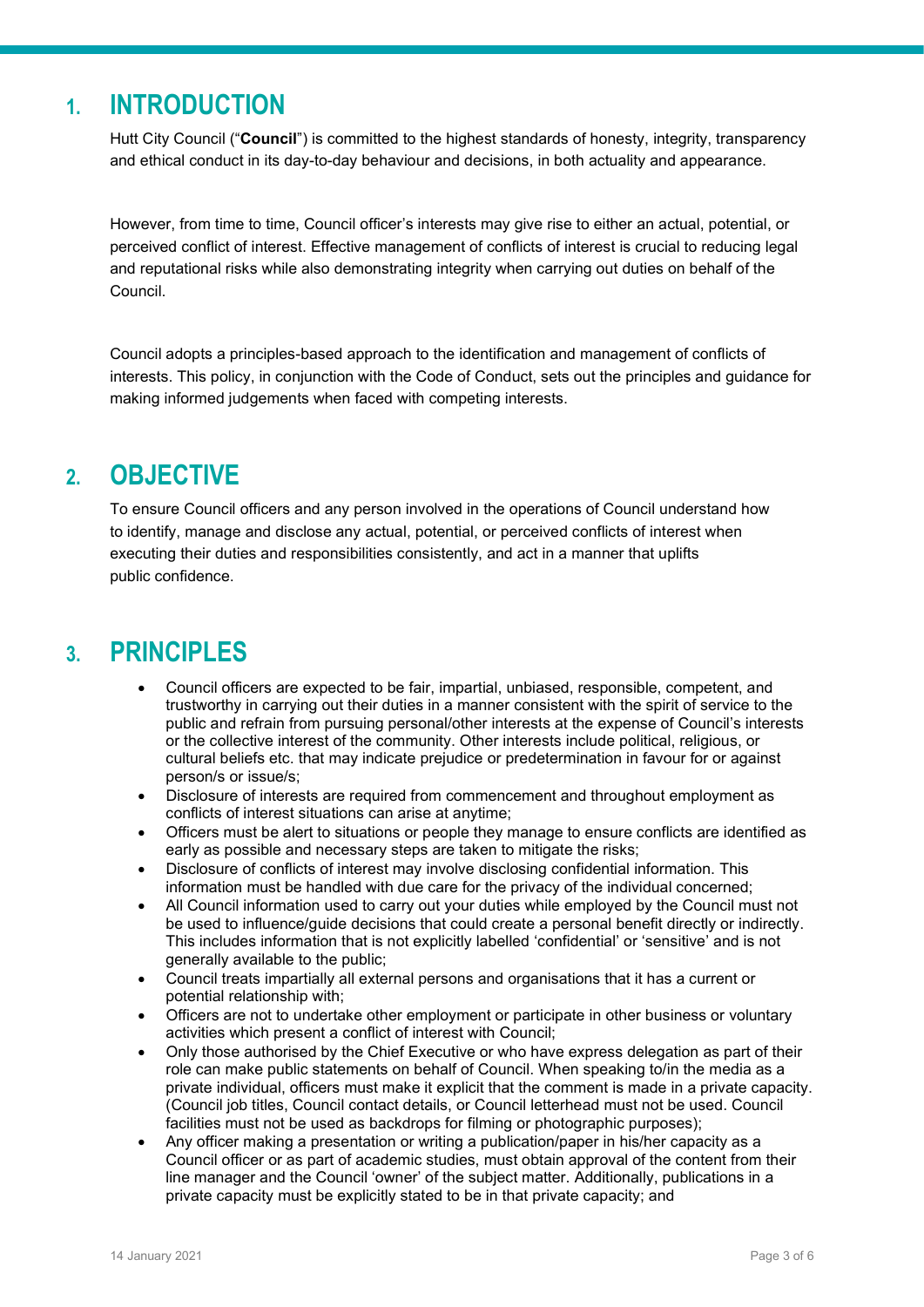Perceptions are important. Officers are not only to behave ethically, but be seen to behave ethically, and with honesty, integrity, impartially, accountability, trustworthiness, respect, and responsiveness.

### 4. APPLICATION

This policy applies to:

- Employees ("Officers") of Council including permanent, temporary, casual, fixed term and seconded workers;
- Those employed on a contract basis, including contractors through external agencies; and
- Any person involved in the operation of Council.

Elected Members are governed by the Local Authorities (Members' Interests) Act 1968, Standing Orders and the Elected Members' Code of Conduct.

#### 5. DEFINITIONS

For the purpose of this document:

• Conflict of interest involves a conflict between the public duty and the private interest of a public official, in which the official's private-capacity interest could improperly influence the performance of their official duties and responsibilities.

[Definition from Managing Conflict of Interest in the Public Sector – ISBN 92-64-01822-0 – © OECD 2005]

- Actual conflict is where the conflict already exists.
- Potential conflict is where the conflict is about to happen or could happen or ought to be reasonably foreseeable to lead to a conflict of interest.
- Perceived conflict is where other people might reasonably think, based on the information generally available to them, that a person has been compromised.
- Close relationship is a connection or association that may impair judgement to act impartial. For example: relationships with immediate and extended family members, business associates/ partners, and hapū or iwi.
- Council officers are persons involved in the daily operations of Council.
- Financial interest is an ownership stake in an equity security or debt security issued by an entity, including the rights and obligations to acquire such an interest.
- Non-financial interest is an ownership stake that does not have a financial component.

## 6. IDENTIFICATION AND MANAGEMENT OF CONFLICTS OF INTEREST

 All conflicts of interest do not automatically imply wrongdoing on the part of any person. However, Council officers must identify and disclose all interests that may create a conflict of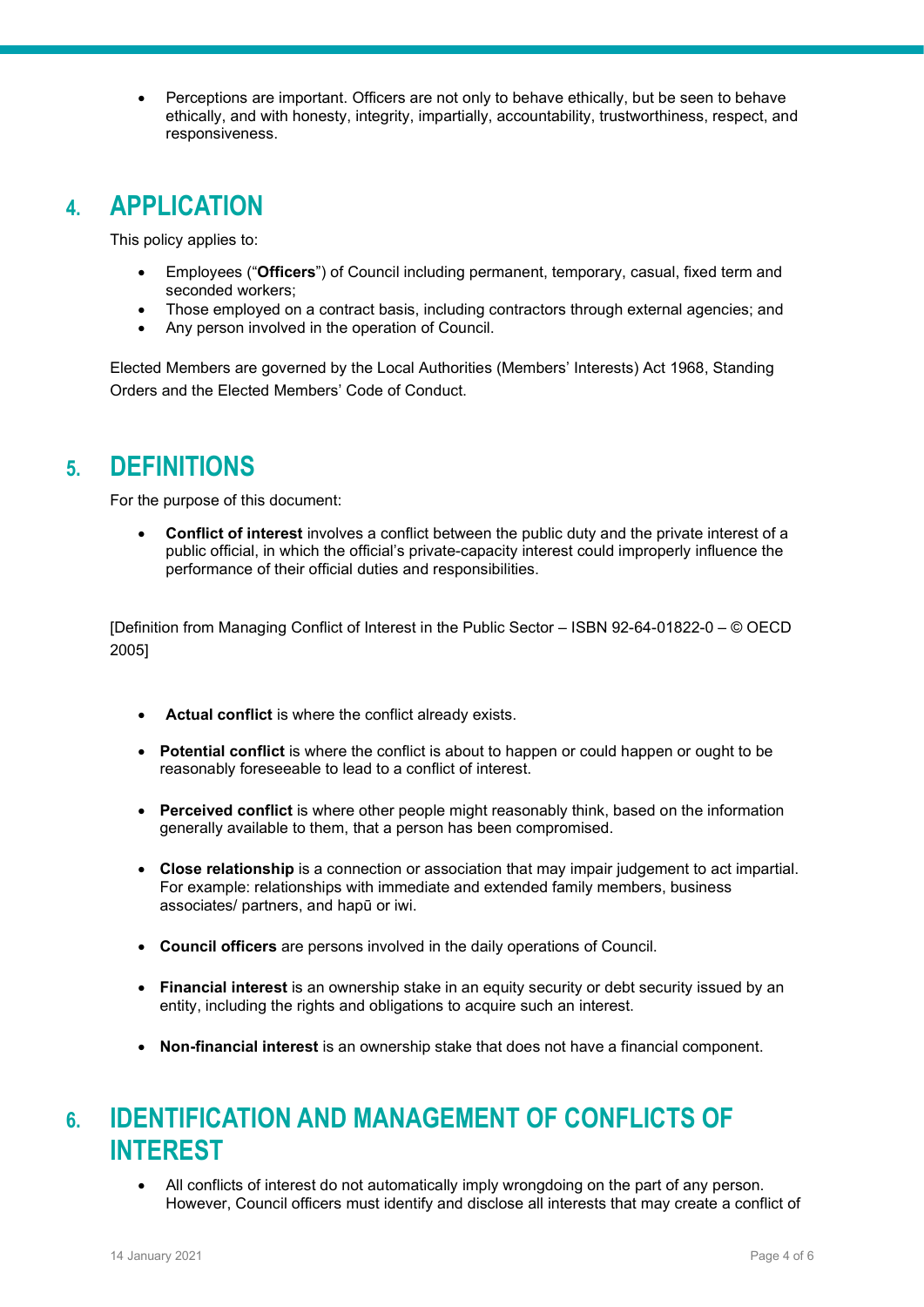interest in a timely manner with their line manager or the risk and assurance manager in the first instance.

- Council officers must also complete an Interest Disclosure Form RAA-FORM-003. (Access to details captured in the Council wide interest register must be restricted).
- Management will determine whether a conflict of interest exists and the course of action, in consultation with the officer/s involved.
- All conflicts must be reviewed on a case-by-case basis as soon as practically possible.
- Where an actual conflict of interest exists, any transactions that may have been affected will be reviewed retroactively.
- The Chief Executive, and directors must complete a declaration at least annually. Including a 'nil return' if there are no conflicts to disclose.
- Leaders of Council must build awareness of conflicting situations and provide adequate support to employees in order to comply with this policy.

## 7. EXAMPLES OF CONFLICTING SITUATIONS

A conflict of interest can arise in a number of ways and can be caused, amongst other things, by:

- Current employment with another organisation;
- Involvement or interest or ownership/shareholdings in another business;
- Investments and property ownership, or beneficial interests in trusts;
- Membership of or holding an office in another organisation, club, society or association;
- Professional or legal obligations (such as being a trustee);
- Financial obligations e.g., an officer owing debt to someone or someone owing debt to the officer;
- Personal relationships family, friends or close personal relationships;
- Holding or expressing strong political, personal, religious, or cultural beliefs that may indicate prejudice or predetermination in favour for or against person/s or issue/s;
- Having received a gift, sponsorship, hospitality, or other benefit; or
- Being a relative or close friend of someone who has one of these interests (or who could otherwise be personally affected by a decision of the public entity).

## 8. PROTECTED DISCLOSURES

Nothing in this Policy shall limit the rights and obligations of employees or Council under the Protected Disclosures Act 2000. Refer Protected Disclosure Policy for obligations and rights of employees and employers relating to Protected Disclosures Act 2000.

#### 9. DISCIPLINARY ACTION

All actual or alleged policy breaches will be investigated and actioned in accordance with People and Capability procedures i.e., the Policy Guidelines to Managing Misconduct and disciplinary procedures.

Bring forward concerns, pertaining to yourself or a colleague, to your line manager, Director Chief Executive, People and Capability or Risk and Assurance Manager if you suspect or detect an undisclosed or inadequately managed interest. This can be done via the Reporting Wrongdoing and Fraud form, which forms part of the Protected Disclosures Policy process.

## 10. RELATED POLICIES OR FORMS

- 
- Code of Conduct **Code of Conduct Fraud Policy**
- Policy Guide to Managing Misconduct **•** Protected Disclosures Policy
- Interest Disclosure Form **Contact Contact Contact Contact Contact Contact Contact Contact Contact Contact Contact Contact Contact Contact Contact Contact Contact Contact Contact Contact Contact Contact Contact Contact Cont** 
	-
	-